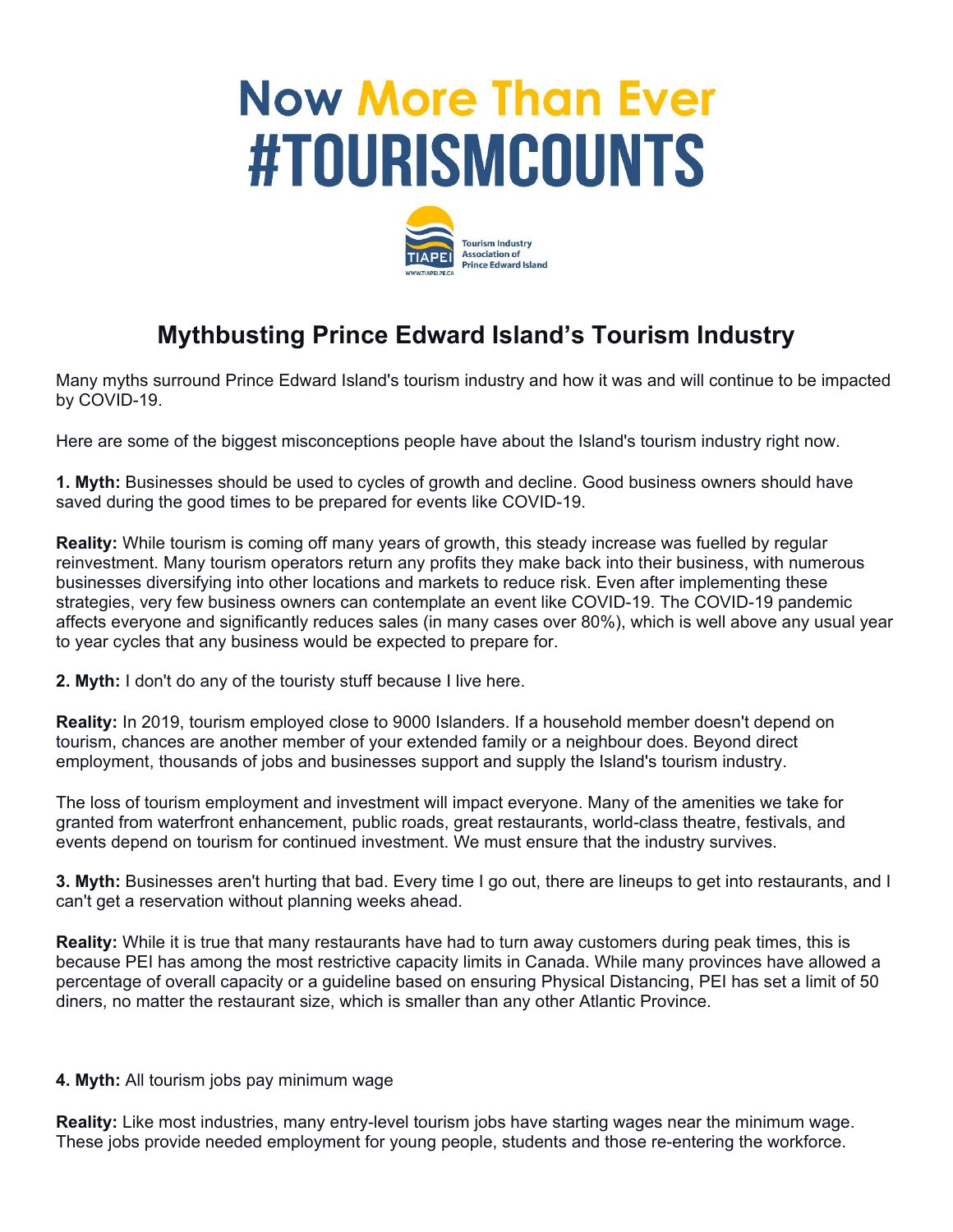In addition to entry-level jobs, the tourism sector also creates thousands of management, maintenance, and supervisory roles. These jobs pay much higher wages and provide year-round health benefits and dental plans. Tourism businesses invest significant money in providing additional training and advancement opportunities to their staff.

Tourism has evolved into a year-round industry on PEI.

**5. Myth:** If businesses attract fewer customers, then less food and supplies are being purchased, so they aren't losing money.

**Reality:** Businesses in the hospitality industry already operate on tight margins and have fixed and variable expenses. While it is true that variable costs like food purchases and labour are reduced with smaller capacities, many expenses such as rent, equipment leases, utilities, interest on borrowed money are fixed expenses.

With fewer customers to support those fixed expenses, any reductions in purchases like food do not allow the business to be profitable even when they are full at their reduced capacity.

Businesses also face new variable expenses with the increased costs of cleaning, disinfection, and contact tracing to respond to the pandemic.

This same scenario applies to tourism attractions and hotels as well. With a reduced number of customers, fixed expenses significantly impact the business community's long-term viability.

**6. Myth:** The Atlantic Bubble saved the Island's tourism season.

**Reality:** While tourism operators welcomed the opening of the bubble, it was never able to replace the over 1.5 million tourists that visit PEI each year.

The Atlantic Bubble did, however, ensure that many businesses did try to open in 2020. Still, our Atlantic guests tend to have shorter stays and spend less per visit than visitors from further away such as Ontario, Quebec and the United States.

Without cruise ships, conventions and events to help extend the tourism season, most businesses operated fewer hours and days in 2020.

**7. Myth:** Tourism is affected everywhere; PEI is no different than anywhere else.

**Reality:** While it is true that tourism was affected by COVID-19 across Canada and the world, tourism is three times more important to PEI's economy than in any other Canadian province as the Islands tourism sector generates over 7% of GDP on PEI.

Due to our province's small local population, travel restrictions had a more considerable impact on PEI. In comparison, destinations such as Banff, Niagara on the Lake and Mont-Tremblant saw increased visitation from their home provinces to replace out of province tourists. That increase did not happen on PEI. In fact, during July, fewer Island guests visited both fixed-roof accommodations and campgrounds than in 2019.

We need the support of our Island friends and families throughout this pandemic. Due to our small size, we will never sustain our business community on "buy local, support local" initiatives alone.

**8. Myth:** Tourism operators only care about making money, not public health.

**Reality:** Tourism operators know that the first step in rebuilding a thriving tourism industry is to continue our enviable public health record to date towards COVID-19.